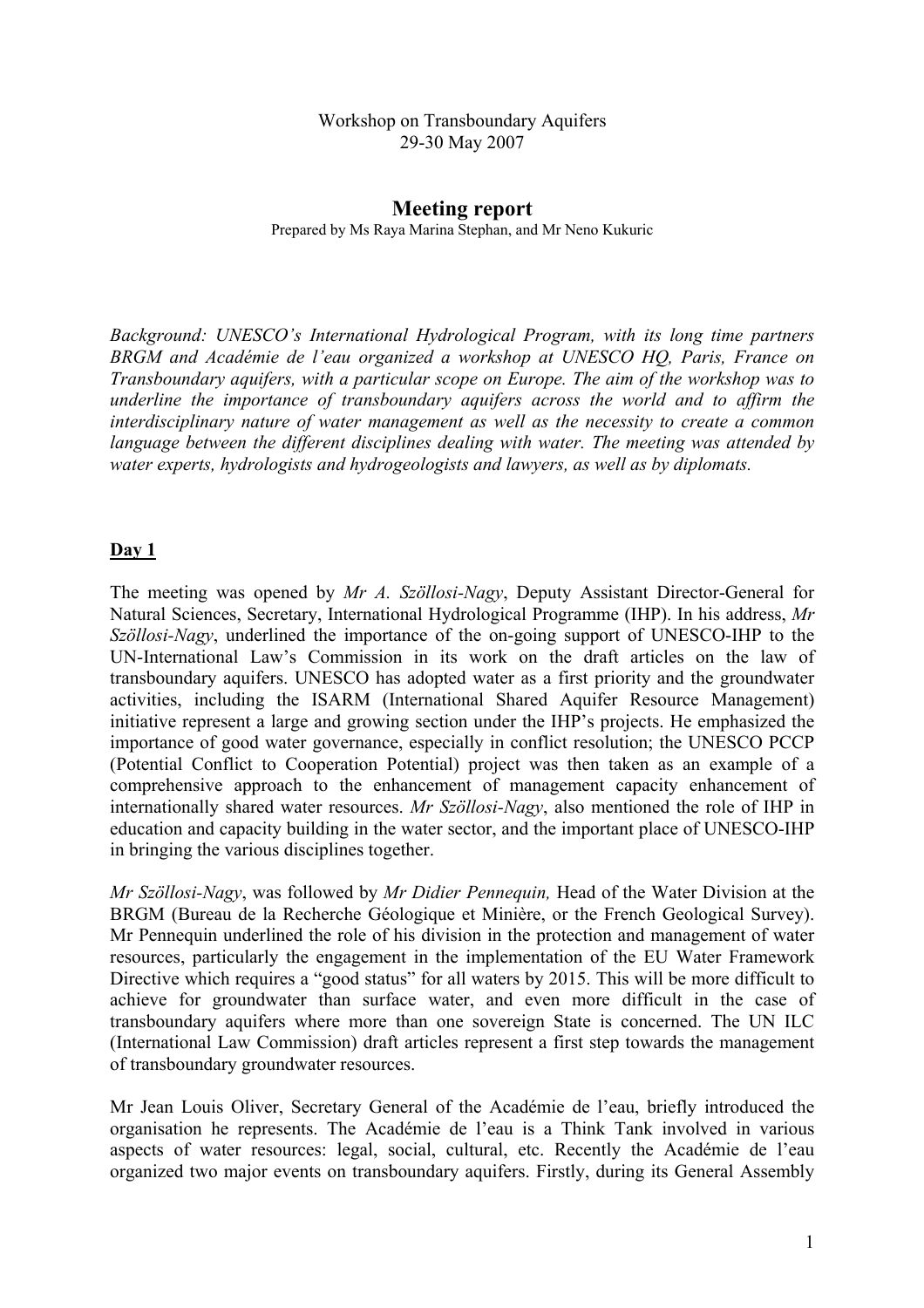various case studies were presented, followed by a briefing on the global importance of transboundary aquifers and a presentation on the draft articles of the UN ILC. The second event was organized in Tournai, Belgium and focused on the carboniferous limestone aquifer system between France, Flandres and Wallonia.

Finally, Mr Jean-Marie Wauthier from the Wallonia Region, as a co-organizer of the Meeting in Tournai with the Académie de l'eau, presented the event as a big step in the management of transboundary groundwater management.

The morning session was chaired by Mr Didier Pennequin. The workshop opened with a presentation by Mr Neno Kukuric on the "Hydrogeological characteristics of transboundary aquifers". Firstly, he briefly introduced the UNESCO-WMO Centre IGRAC (International Groundwater Resources Assessment Centre) and its activities on transboundary aquifers. Subsequently,

Mr Kukuric summarised the main hydrogeological issues arising in the case of a transboundary aquifer (TBA) :

- $\triangleright$  TBA characterisation (delineation and description)
- $\triangleright$  TBA diagnostics (classification and prioritisation of aquifers)
- $\triangleright$  International TBA consultation and management mechanisms
- $\triangleright$  Harmonisation of TBA data and information
- $\triangleright$  Improving accessibility of TBA data and information

Mr Kukuric was followed by Ms Raya Marina Stephan who presented the "UNESCO-IHP's cooperation with the UN ILC" in the process of preparation of the draft articles. Ms Stephan gave an overview of the ISARM project and explained the scientific and technical contribution organized and coordinated by UNESCO-IHP in its cooperation with the UN ILC.

Some time was spared for questions. Mr Ganoulis raised the question of the definitions, and the confusion that can exist between lawyers and scientists. On the definition of an aquifer he explained that what is shared is the water flowing across the borders and not the solid matrix.

Mr Kukuric reminded that in the draft articles the definition of an aquifer included the water and the solid matrix.

Mr Pennequin said that to his view the definition of the draft articles is the best possible compromise.

Mr Klingbeil explained that from the point of view of a groundwater specialist, there is a need for more specific, internationally and legally binding instruments for transboundary aquifers, such as the UN ILC draft articles on TBA that also need to build on the 1997 UN Watercourse Convention.

Ms Stephan took the floor to give a brief presentation on the contents of the draft articles. She was followed by Ambassador Chuseï Yamada, Special Rapporteur of the topic at the UN ILC. In his statement, Ambassador Yamada presented the history of the topic of transboundary groundwaters at the UN ILC and explained the process that led to the adoption by the Commission of the draft articles at first reading. He also explained that in his  $4<sup>th</sup>$  report presented this year at the ILC, he concluded that, there exists close similarity between the physical feature of non-recharging aquifers and that of reservoir rocks of oil and natural gas. But the similarity between groundwaters on one hand and oil and natural gas on the other ends there. In all other aspects, they are different. The Special Rapporteur stated that his recommendation is that the Commission should proceed with the second-reading of the draft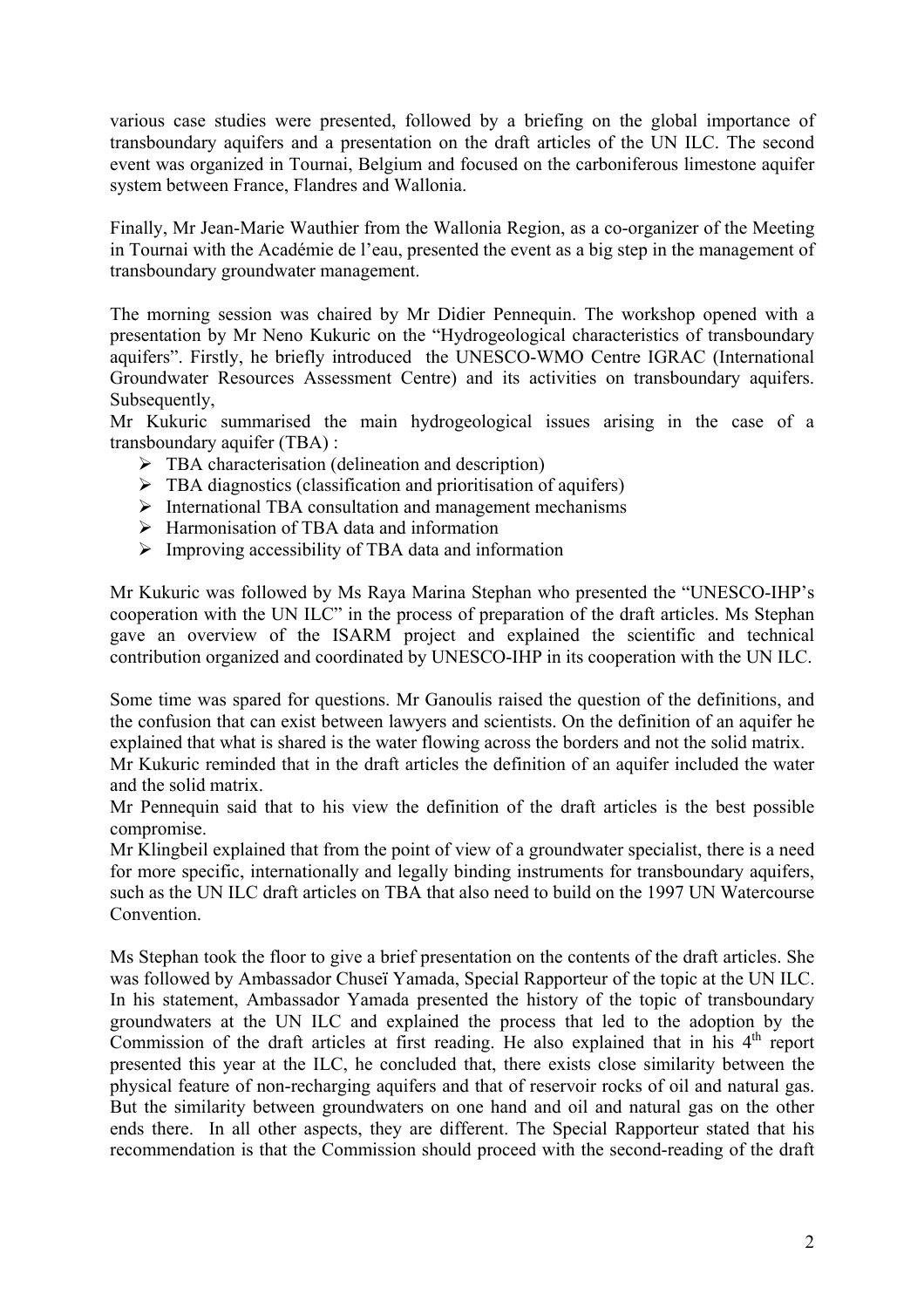articles on the law of transboundary aquifers next year independently from the possible future work on oil and natural gas.

On behalf of UNESCO, Ms Alice Aureli expressed the gratitude to FAO, IAH, IAHS, UNECE, IAEA and to all other international organisations provided cooperation to this UN ICL activity. She also replied to the comment of Mr Klingbeil and stated that many aquifers are not connected to transboundary rivers (being the prime subject of 1997 UN Water Convention).

After the coffee break, Ambassador Yamada explained again in a few words the importance of the comments to be submitted by the governments in the preparation of the text of the articles for the second reading.

The floor was opened for questions and debate.

Mr Kowalski wondered why the draft articles did not include a provision on the settlement of disputes contrary to the 1997 UN Watercourse Convention.

Ambassador Yamada explained that such provisions depend on the final form of the draft articles. If this final form will be a Convention, then such a provision will be included. If the draft articles are adopted as guidelines, then there will be no provisions on the settlement of disputes. The ILC has asked the governments to submit their views on the final form in their comments.

Mr Klingbeil stated that only 15 States ratified the 1997 Convention and he wondered whether the international community failed with the follow-up to the acceptance of that Convention. At the same time he mentioned some direct or indirection application of the Convention and of the EU WFD in Africa (SADC region). Finally, he argued that it is important to ratify the 1997 Convention in order to encourage also the support and acceptance on the present draft articles on TBA.

Ambassador Yamada explained that provisions of the 1997 Convention are part of customary international law. For this reason, governments do not feel the necessity to ratify it as they do in the case of a legislative Convention. On the other hand, the adoption of the Convention has produced some effects and influence.

Mr Altokhais stated that the draft articles are dealing with hidden resources, with great uncertainties. He is concerned about the final form: Convention or guidelines?

Mr Pennequin noted that the text of the draft articles goes in the right direction, and that it takes time for the mentalities to change.

Mr Oliver presented in few words the conclusions of the meeting in Tournai. The first step of cooperation consists of preliminary 'technical' contacts among content specialists. This creates the basement and the first layer for building further steps of cooperation. The second phase will be the dialogue between decision makers. In that matter, each partner has a number of action to undertake.. Establishment and implementation of regulatory instruments is the responsibility of each country. In the case of groundwater, this is related to water use, but also to land use. The participatory approach is important. Some lessons, guidelines and best practices can be drawn from the case of the carboniferous limestone aquifer system.

Mr Oliver chaired the afternoon session. Mr Quevauviller spoke about the new Groundwater Directive (GWD) and its links to transboundary aquifer management. The EU WFD has created a cooperation process to integrate knowledge. Its key element is to achieve "good status" of all waters by 2015. The water bodies established under this directive are administrative units. The Groundwater Daughter Directive is a very technical directive. On transboundary water bodies, the EU WFD requires Member States coordinate activities with non-Member States regarding basins extending beyond the territory of the Community. Member States sharing groundwater bodies are obliged to coordinate their activities in respect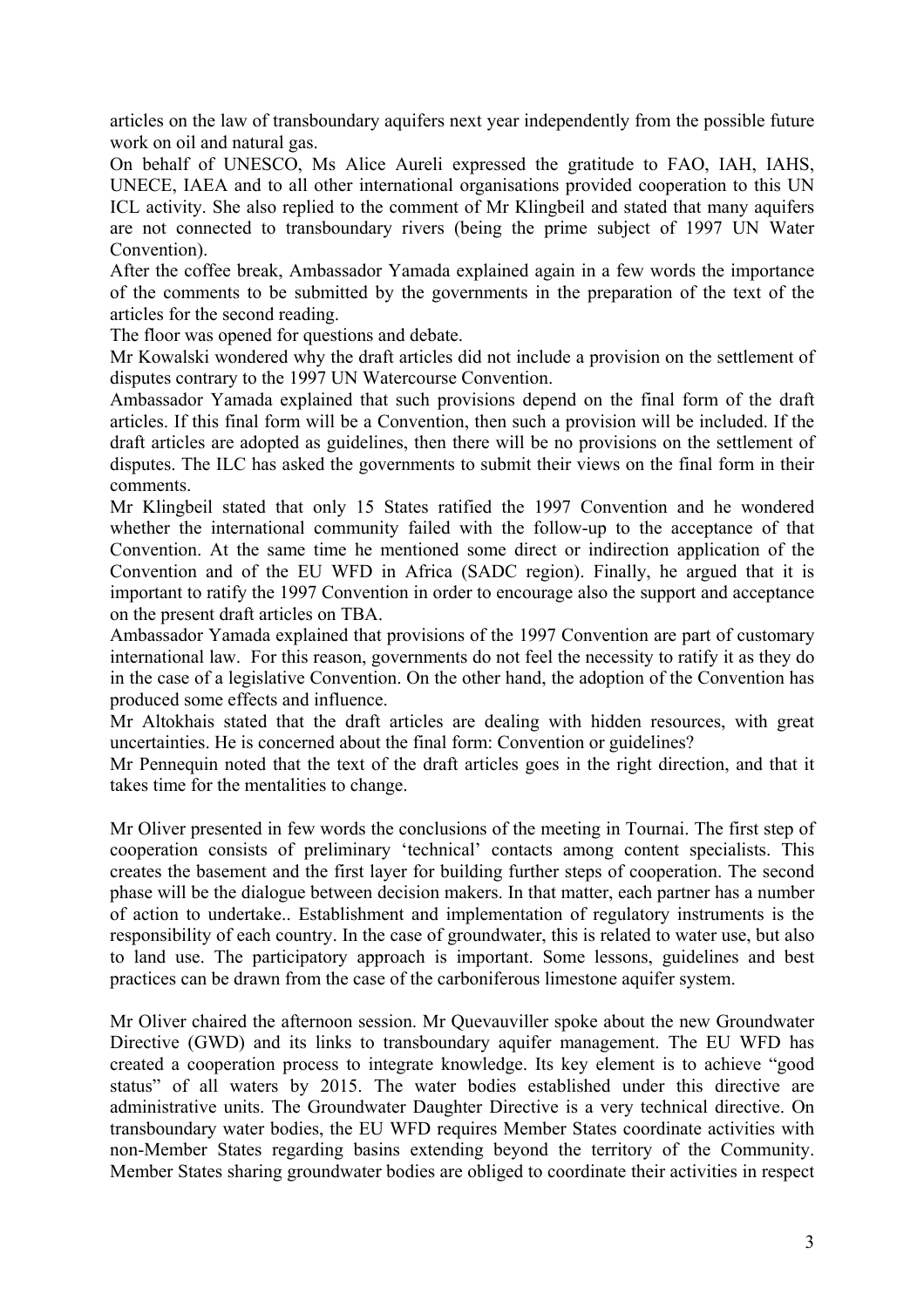to monitoring, definition of threshold values (environmental quality standards), and identification of relevant hazardous substances**.** Coordination for establishing groundwater threshold values is made even more specific for both transboundary GW bodies within the Community and bodies shared with non-Member States. Mr Quevauviller emphasized the need for integrating all waters, quality and quantity issues and all users, sectoral policies and the scientific community. He expressed his personal feeling that the Groundwater Directive should be implemented through multi-disciplinary Working Groups.

Mr John Chilton presented the UNECE experience on transboundary aquifers, including development of groundwater guidelines and a comprehensive inventory of transboundary aquifers in Europe. He argued that an agreed conceptual model is critical to future specification of transboundary groundwaters. The concept is not fixed; it develops with the efforts invested to implement it. Mr Chilton announced a document on transboundary waters in preparation for the ministerial conference "Environment for Europe" to be held in Belgrade in October 2007.

Ms Aureli reminded that the ISARM project organises and coordinates with existing organisations and initiatives, such as the UN ECE. The project plays a role of facilitator between different regions, mainly in the exchange of information. She suggested to Mr Quevauviller to jointly evaluate with UNESCO-IHP the contribution from the EU WFD and GWD that can be of benefit to the work of the UN ILC.

Mr Quevauviller suggested that UNESCO IHP might join a research group on groundwater in 2008 in case a new project would start under the  $7<sup>th</sup>$  RTD Framework Programme (FP7).

Mr Lefebure inquired about the possibility to share transboundary water bodies.

Mr Quevauviller expressed willingness for cooperation and announced a FP7 call in 2008 which will provide more space for groundwater research. Regarding water bodies, he stated that it is the choice of the countries to share the whole water body or to split it into domestic water bodies. However, he said, 'we are still at the beginning of a process, and not in the spirit of managing together, even if there is a move in this direction. To start with, we will certainly see groundwater bodies artificially split.'

Mr Burchi reminded the different scope between the UN ECE Water Convention which applied only to transboundary situations, while the EU WFD had broader scope. He wondered whether the EU WFD could be an inspiration in the case of transboundary situations.

Mr Varela expressed his concern about the scope of the draft articles and the definitions in article 2. He underlined that the document is useful, and he praised the work done by the ILC for the draft articles and the commentaries.

Mr Chilton noted that in the case where recharge takes place in one country and the discharge occurs in another one, cooperation already exists, often informally, because both areas are protected in the respective country.

Mr Kowalski raised the question of cooperation between an EU Member State, and a non-EU Member State. Cooperation between EU Member States can be easily achieved, but is that the same in the case of cooperation with a non-EU Member State ?

Mr Quevauviller answered that in transboundary situations the EU WFD requires cooperation with a non-EU member State.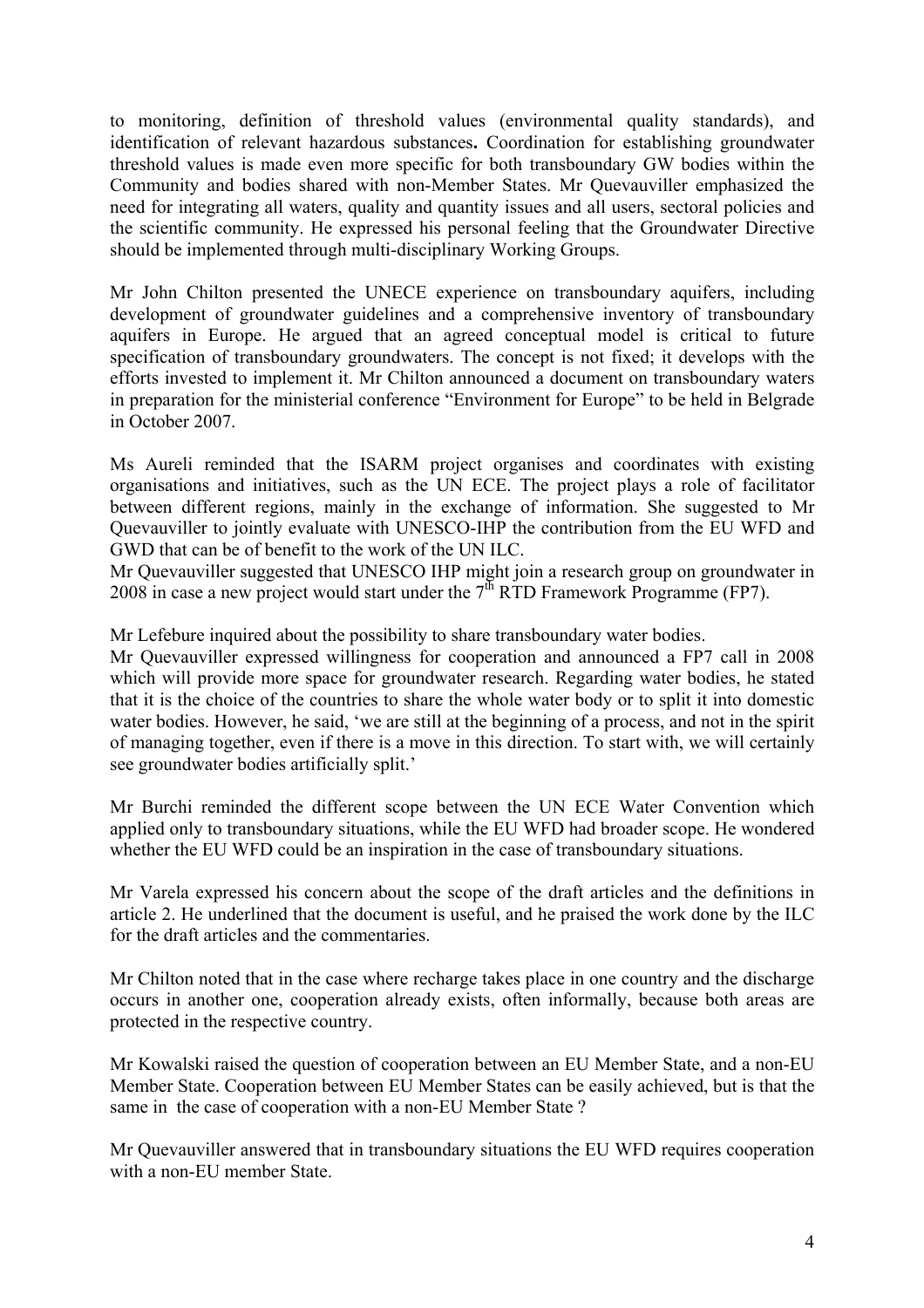Ms Havasné illustrated the cooperation with a non-EU country taking the Danube basin and Ukraine as an example. Through the common projects in the Danube basin Ukraine got an opportunity to apply the EU norms.

Mr Klingbeil noted that the definition of a groundwater body in the EU WFD is not clear enough, each country can have its own definition.

Mr Lefebure presented the Groundwater in the mandate of the International Commission of the Scheldt (ISC). He explained that this Commission has widened its mandate to implement the European water framework directive and therefore cover notably transboundary aquifers. The first step concerning local transboundary aquifers was to organise informal meetings between experts to establish trust in exchanging the dates. Yet, once this first step is well committed, the second step consists on having bilateral protocols to manage the monitoring and reparation of water quantities. The Scheldt River is one of the pilot study of the WFD implementation programme. The work of the ISC is based upon There is an intergovernmental treaty reached among six governments: three States (France, Netherlands and Belgium (in charge only for coastal zones and economic issues), and three regions (Wallonia, Flanders and Brussels). All six governments have ratified the treaty.

Mr Kowalski came back to the draft articles. He raised the question of the relation between the two core principles, namely 'the equitable and reasonable use' and 'the obligation not to cause significant harm'. He also asked about precise definition of a 'significant harm'.

Ambassador Yamada replied that these principles are already part of the 1997 Convention.

In the case of surface water, the equitable and reasonable utilisation includes the concept of sustainability. In the case of groundwater, there are two types of aquifers: recharging and nonrecharging. In the case of the latter, the concept of sustainability cannot be applied as such. In the draft articles, there is no expression of sustainability.

ILC has prepared draft articles on the topic of "international liability". ILC dealt with the responsibility of State in the case of a damage caused by a wrongful act.

Regarding the definition of "significant", the ILC has been struggling with the threshold since more than twenty years. The "significant harm" is a relative concept and can be specified only bilaterally by involved countries for each particular case.

.

Mr Burchi recalled a suggestion to introduce more stringent thresholds for groundwater than for surface water because of its higher vulnerability.

Ambassador Yamada stated that this question was raised at the ILC and the  $6<sup>th</sup>$  Committee. However, it is very difficult to introduce any threshold value.

Mr Grima questioned Mr Lefebure about the threshold in the case of the ISC. In his view it is important to highlight the importance of hydrogeological conceptual models, as many conflicts can not be solved without a good understanding of local processes. In addition, he expressed his concern about substances already present within non-saturated zone, as it effects can take long time to be observed. In this situation a State can not be penalized for activities carried out prior to the entry into force of any piece of regulation or legislation.

Mr Lefébure answered that they put together threshold values from various parts of the pilot area, compare them and selected the most agreeable; some international standards are used as well.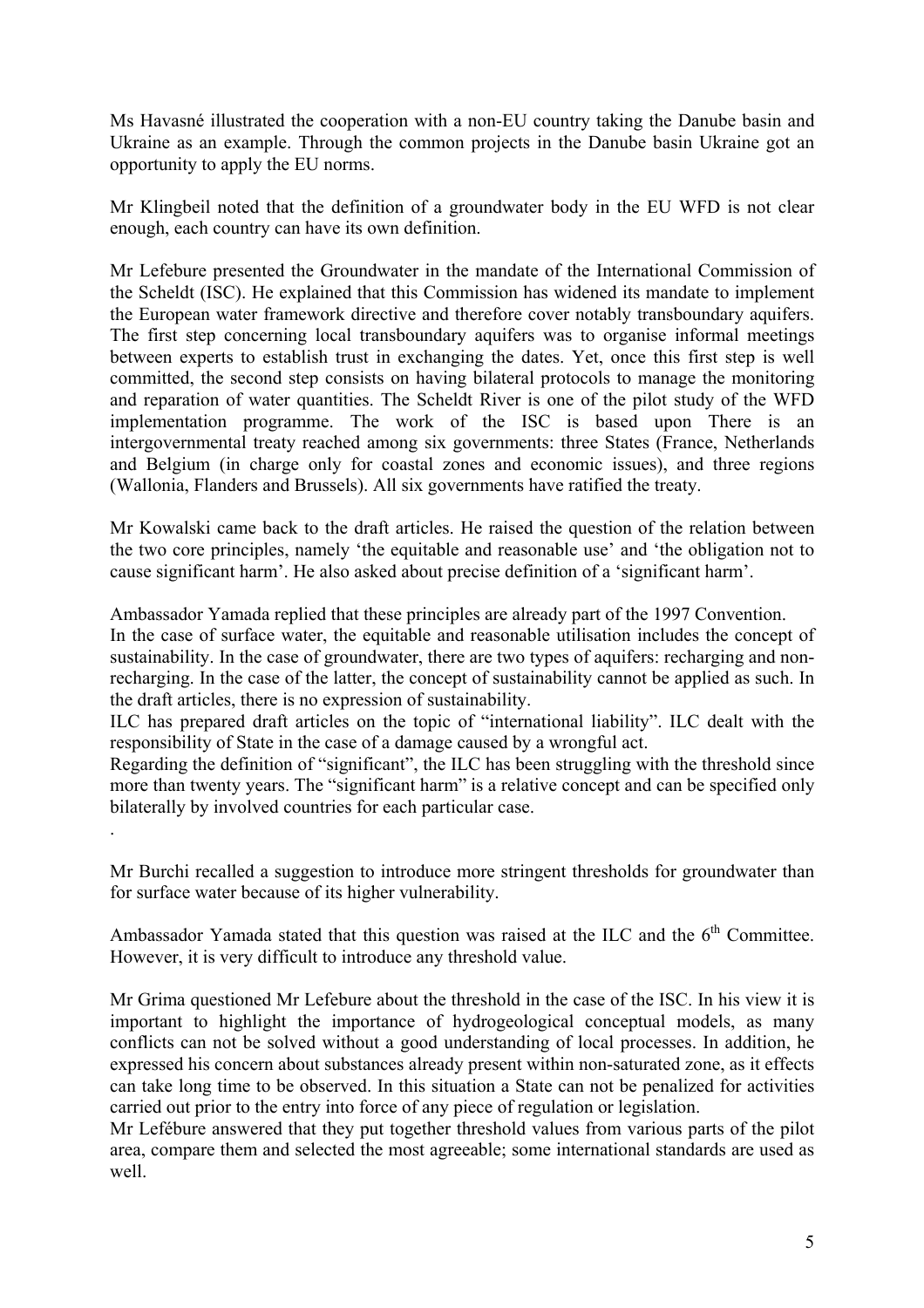Ms mentioned the case of the bilateral negotiations between Hungary and Rumania in the frame of the EU Liability Directive. To promote the agreement between the two countries they asked the EU Commission for assistance on the methodology to define what is significant. The advice of the EU Commission was to create a working group.

Mr Altokhais expressed his concern about the broad understanding of "equitable" in the "equitable and reasonable use" principle. He suggested the introduction of priorities in groundwater use. He also suggested an annex to be added including models of agreements which could be used as guidelines.

On the concept of groundwater bodies, he expressed his difficulties as a hydrogeologist to understand it.

Ambassador Yamada replied that the "equitable and reasonable use" principle is a relative concept. Article 5 of the draft articles includes factors relevant to the application of the principle. The common understanding of the principle has to be reached between the neighbouring countries. If the treaty is selected as a final form for this document, third party fact finding could be engaged..

Mr Lefébure: in the terminology of WFD, groundwater body is an administrative unit, covering several aquifers, a whole aquifer or just a part of it.

Mr Varela mentioned that in the draft articles the definition of an aquifer included the container and the water. He had a concern about the structure, and he wondered why the article 4 on the equitable and reasonable utilisation and article 13 on management are not next to each other. To his view, both articles are directly related. He also raised procedural questions on the comments that are expected on the draft articles and the eventual consideration by the ILC of experts' comments.

Ambassador Yamada reminded that he has been working since five years with experts group organised and coordinated by UNESCO IHP.

The definition of an aquifer includes the container and the water, to follow the example of the 1997 Convention.

On the structure: the draft articles follow a step by step approach. The first step is the regular exchange of data, then monitoring, and then management.

The UN General Assembly adopted by consensus a Resolution requiring from governments to send their comments on the draft articles by  $1<sup>st</sup>$  January 2008. All governments received the text. In most cases the reply is transmitted to the UN Secretary General by the Foreign Office. His advice is to consult with relevant ministries.

Mr Altokhais mentioned that in the case of Saudi Arabia, the text was received and distributed to the various organisations, institutions and universities involved in water issues.

Mr Klingbeil noted that the draft articles do not address climate change. Perhaps this could be added to the article 9.

Ambassador Yamada said that the ILC is waiting for comments. He also mentioned that the Asian-African Legal Consultation will meet at the beginning of July.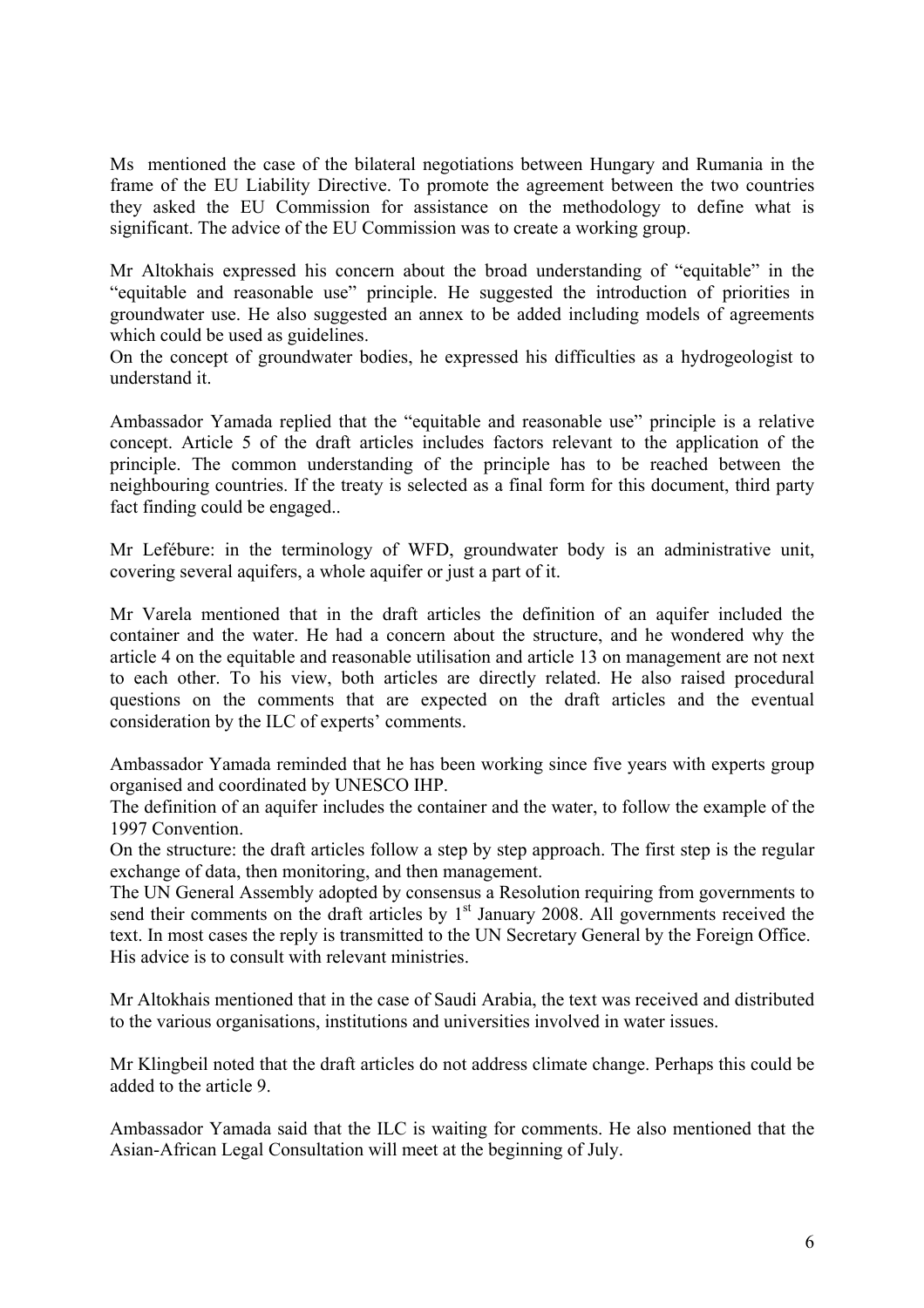### **Day 2**

The session was chaired by Ms Aureli, and was opened by Ms Havasné with her presentation on Transboundary aquifers in Hungary. Sixty transboundary groundwater bodies are identified in Hungary. Hungary has several bilateral agreements on transboundary waters with its neighbours, and there is a need now to fill these agreements with concrete tasks concerning groundwaters. According to Ms Havasné, the EU WFD has played an important role in bringing dynamic for the cooperation between neighbouring states. Ms Havasné presented various on-going projects on transboundary aquifers between Hungary and its neighbours, carried out under the Danube Convention, the UN ECE Water Convention or being a part of the WFD implementation. She concluded with the affirmation that the best way forward is through common projects.

Mr Burchi inquired if the EU WFD is a good source of inspiration.

Ms Havasné replied that the WFD is obligatory for EU members, and has established the obligation of reporting. Before the WFD, experts of neighbouring countries were used to cooperate, but with the new directive they are receiving support.

Mr Klingbeil inquired what the reasons are that lead sovereign States to cooperate on a transboundary groundwater body.

Ms Havasné replied that in her opinion the reporting obligation under the WFD is the main reason.

Another case study was presented by Mr Meus on the carboniferous limestone aquifer between Flanders, France and Wallonia. Mr Meus presented the situation of the aquifer, its overexploitation and the measures that were taken, and the current situation under the WFD. The WFD has encouraged cooperation and trilateral dialogue via the ISC. He also mentioned all the uncertainties and the need of improving the knowledge on the aquifer.

Mr Pennequin commented that the cooperation between the three regions (Northern France, Wallonia and Flanders) has developed under the WFD.

Mr Hubert raised the issue of the difficulties in choosing the most appropriate scale for management of catchments and aquifers.

Mr Klingbeil compared the definition of an aquifer in the draft articles and the groundwater bodies in the EU WFD, which are considered as a "management unit".

For Mr Kukuric, the definition of an aquifer in the draft articles is quite clear. It is meant as a hydrogeological definition and not as a management unit. It could be suggested to Ambassador Yamada to introduce the groundwater bodies in his commentaries.

Mr Meus confirmed that the most important object is the aquifer. A clear distinction has to be made between the management unit and the natural unit. He also raised the need to focus on groundwater divides, even inside a same aquifer

Mr Altokhais explained that in the case of Saudi Arabia the aquifers are very large ones. In some cases the aquifer is not used in the border area because of the high water salinity. Not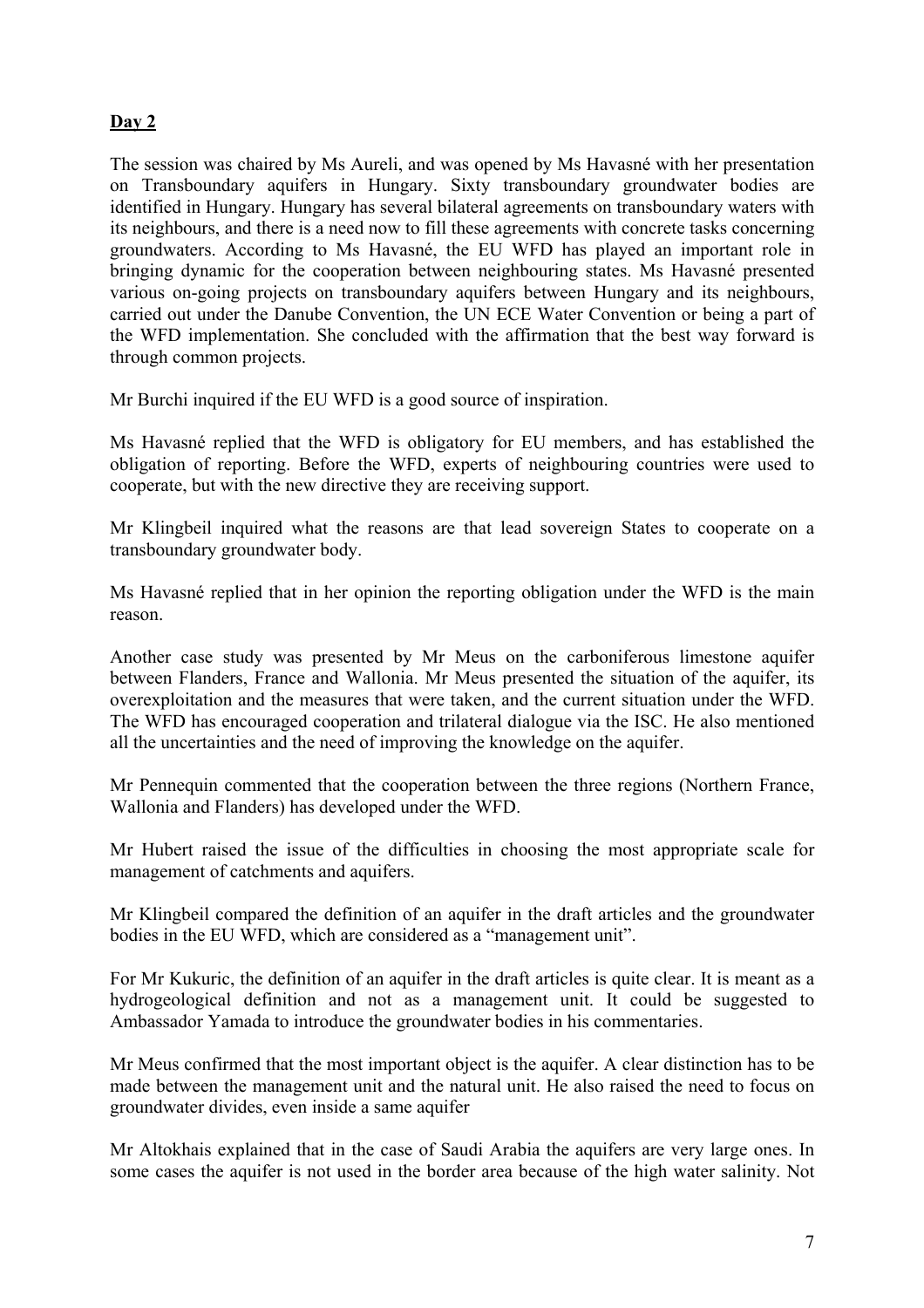the whole (large) aquifer needs to be discussed while tackling the transboundary problems He also said that it is very useful to organize workshops with experts.

Mr Pennequin presented one more case of Transboundary cooperation: groundwater management, taking place at the Estonian –Russian border, in the Lake Peipsi/Chuskoye catchment area. Estonia is member of the EU while Russia is not. Several EU/UN-funded projects (TACIS, LIFE/FFEM, UNDP/GEF,) were conducted to enhance the water resources management and protection, some of them taking into consideration the transboundary aspects. The main LIFE/FFEM GW project aims at reinforcing the application of the WFD in Europe and its neighbours. It focuses on dialogue between the concerned parties, common objectives and activities for improved groundwater management in line with the WFD. The main project activities are:

- To improve monitoring and to construct national and international databases and geographic information system.
- Geological and hydrogeological modelling at the basin scale (a common GWR management tool).
- Identifying environmental hotspots

After this last presentation, Ms Aureli suggested a summary of the debate along the following issues:

- 1. How to improve the interdisciplinarity and the dialogue between lawyers and hydrogeologists?
- 2. The cooperation in accordance with binding international legal instruments (such the EU WFD and the UN ECE Water Convention)
- 3. Common conceptual hydrogeological models
- 4. The impact of the EU WFD
- 5. The status of the draft articles
- 6. Application of the draft articles in bilateral/regional agreements
- 7. The role of UN agencies

Mr Lefeber concluded that in his case the workshop was very informative regarding groundwater. He is concerned about the lack of involvement of scientists in the draft articles. He encourages additional workshops of this kind.

Ms Aureli said that this could be achieved by engaging the IHP National Committees.

Mr Kowalski said that in the case of the topic of shared natural resources in general, and groundwaters in particular it is important to create a dialogue the ILC members and the scientists. He intends to open such a dialogue in his country. To his view the dialogue has to be both ways.

Ms Aureli suggested that one recommendation of the workshop could be for UNESCO IHP to call the IHP national committees to create such a dialogue.

To encourage governments to submit their comments by January  $1<sup>st</sup>$ , 2008, Mr Klingbeil suggested that UNESCO-IHP together with UN ILC may use also other international fora such as the Stockholm Water Week (August 2007) and the IAH Congress in Lisbon (September 2007). Additionally, tt is important to involve the Ministries of Foreign Affairs in the discussion.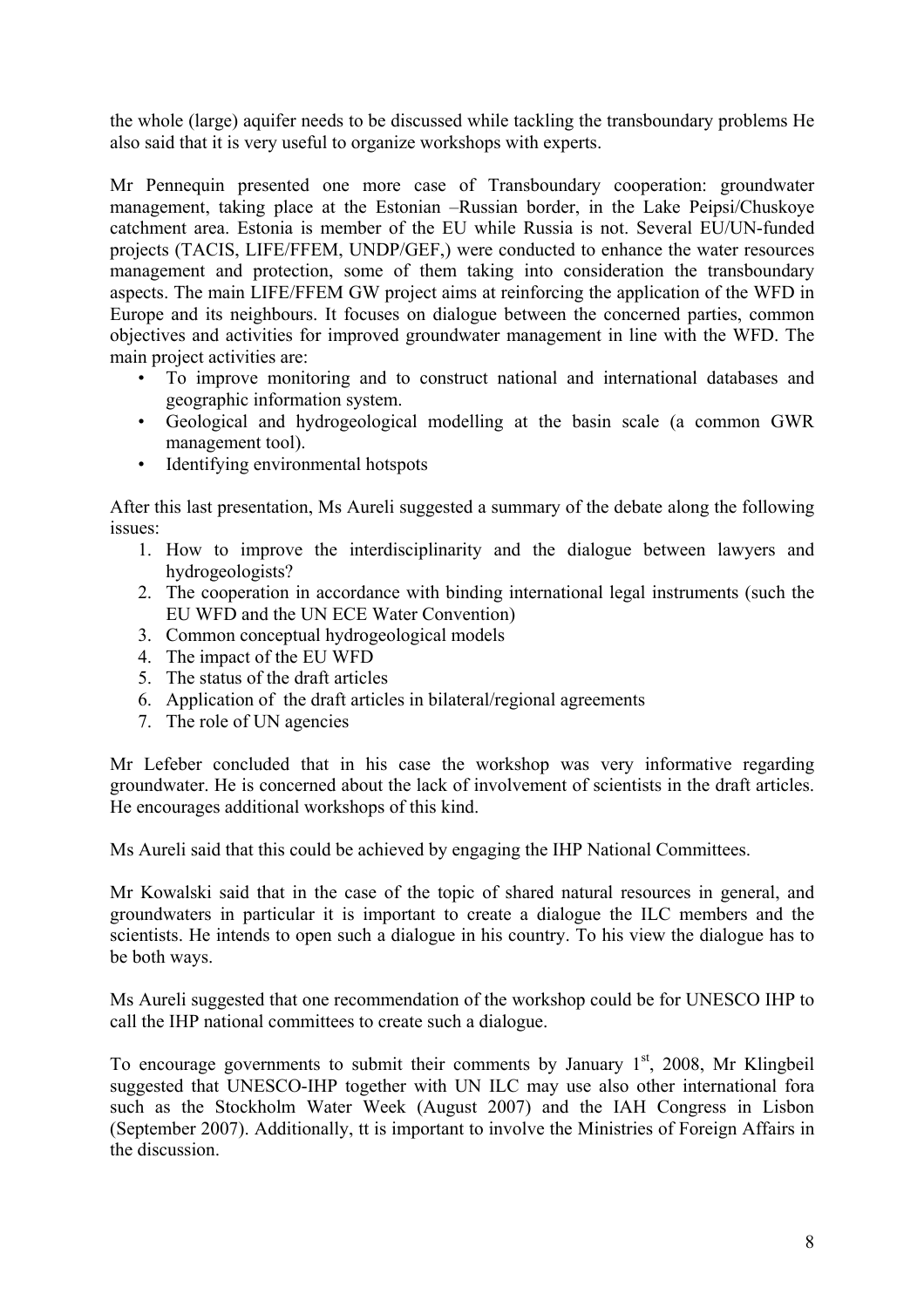Ms Aureli mentioned that a dialogue is needed not only in the case of the UN ILC but also in a broader way.

Mr Ganoulis agreed that UNESCO has a pivotal role to play in this direction, primarily though education.

Mr Chambel added that the problem of consultation with the scientists exists also at the national level (i.e. within the states).

Mr Altokhais raised the importance of the participatory approach and of the dialogue with the neighbouring countries. He added that it is necessary to have an implementable convention, and to learn from the 1997 Convention. The water managers have to play a strong role.

Mr Hubert agreed that the dialogue between scientists and lawyers should be at all levels.

Mr Kukuric made some suggestions to organise the promotion of the draft articles :

- to instruct the IHP National Committees to assist the governments
- to use all international fora
- to give some guidelines to the countries
- the importance of case studies: to gather lessons learnt from projects in a systematic way

Mr Kowalski said that there might be no need for the draft articles in Europe because of the EU WFD and the UN ECE Water Convention. However it is the responsibility of the European States to put their knowledge at the service of the international communities.

The workshop concludes with the final words of the co-organisers.

Mr Pennequin thanked UNESCO for hosting such a successful workshop.

Mr Oliver said the legal and technical approach should converge. The legal instruments must be compatible at all levels (i.e. the local, provincial, national and the federal level). They regulate the very same water.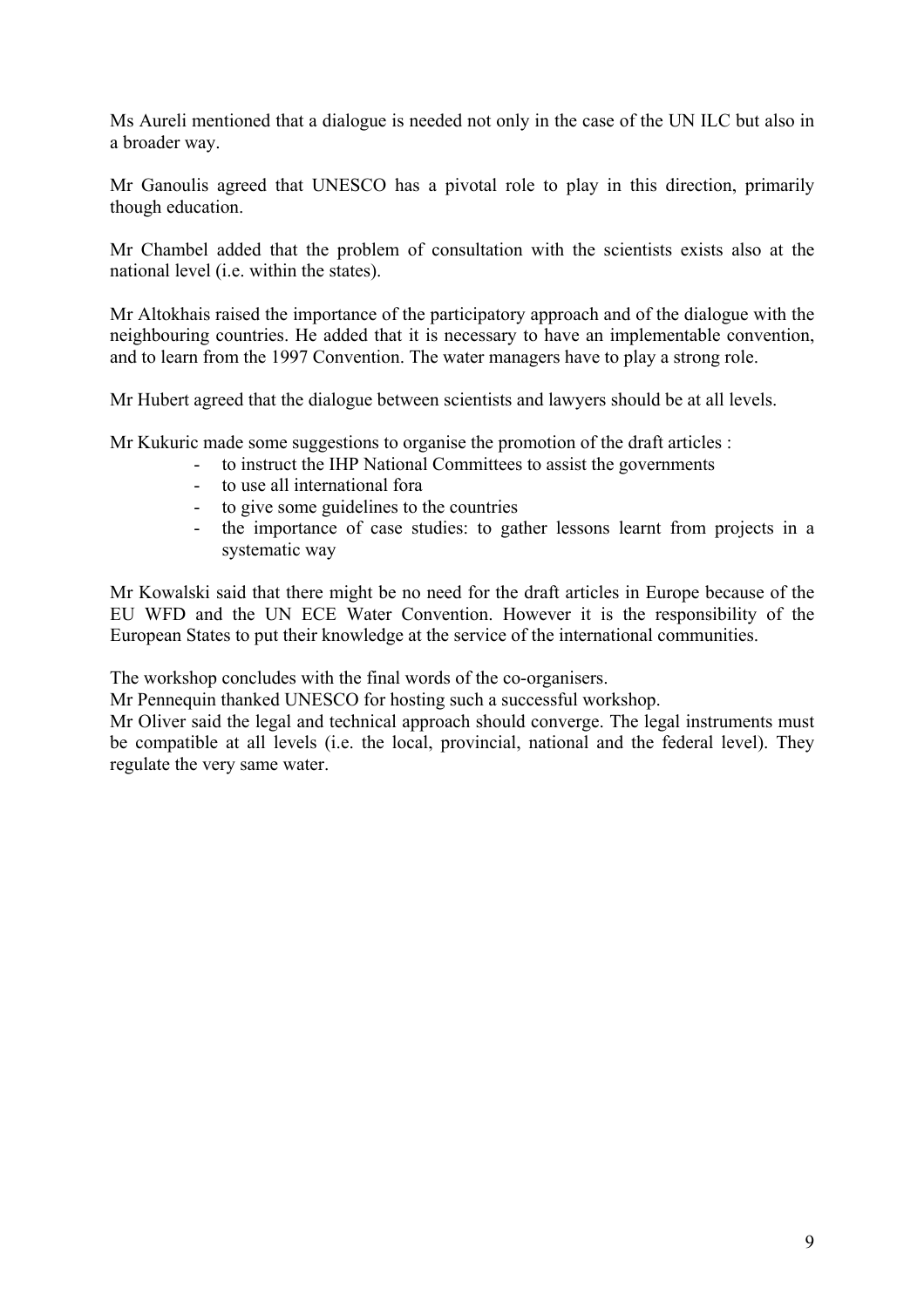*Annex 1* 





# **Agenda**

## **Workshop on Transboundary aquifers**

*UNESCO Headquarters, 1 rue Miollis 75015 Paris, 29-30 May 2007*

*Background: the aim of this workshop is to underline the importance of transboundary aquifers across the world and to affirm the interdisciplinary nature of water management as well as the necessity to create a common language between the different disciplines.* 

## *Tuesday 29 May 2007*

## **Room XVI**

- 10h00 Opening of the meeting,
	- $\triangleleft$  Welcome address from the organizers

## 10h30

Hydrogological characteristics of transboundary aquifers, *Mr Neno Kukuric*

10h40

 Hydrogeology and international law, UNESCO-IHP's cooperation with the UN ILC *Ms Raya Marina Stephan*

## 11h00

The draft articles on the law of transboundary aquifers, *Ambassador Chusei Yamada*

## 11h30

Coffee break

11h45

What next steps for the draft articles at the UN ILC, *Ambassador Chusei Yamada*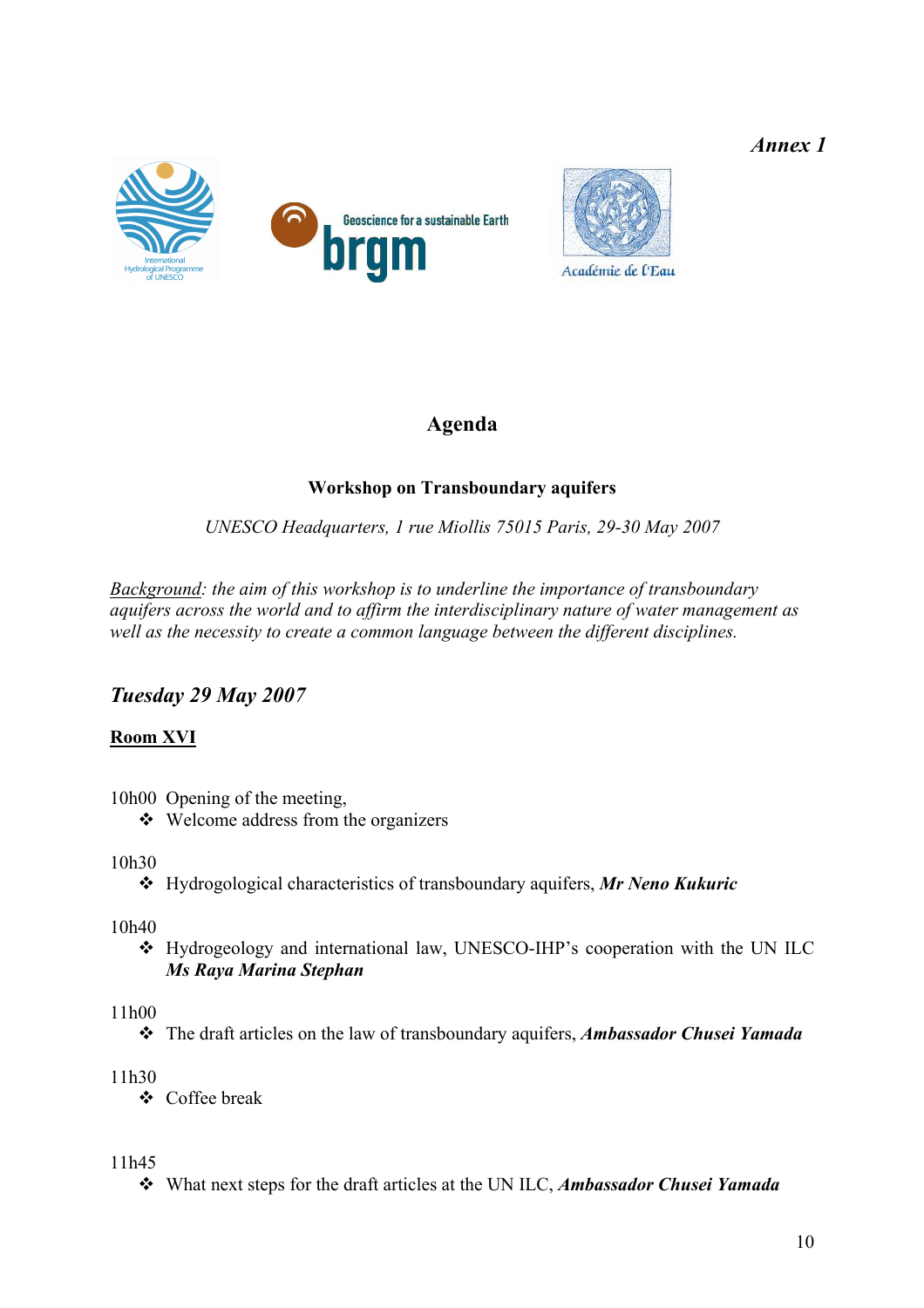### 12h00

 Conclusions of the Tournai colloquium on the management of transboundary aquifers, *Académie de l'eau*

### 12h15

Debate

#### 12h30 Lunch break

#### 14h15

 The EU Water Framework Directive, and the Groundwater Directive : focus on Transboundary aquifers, *Mr Philippe Quevauviller*

#### 14h45

The UNECE experience on transboundary aquifers, *Mr John Chilton* 

#### 15h15

Debate

### 15h45

Coffee break

#### 16h00

 Groundwater in the mandate of the International Commission of the Escaut, *Mr Arnould Lefebure*

#### 16h30

**☆** Debate

#### **18h00 Closing of the day**

### **18h30 Cocktail convened by UNESCO-IHP**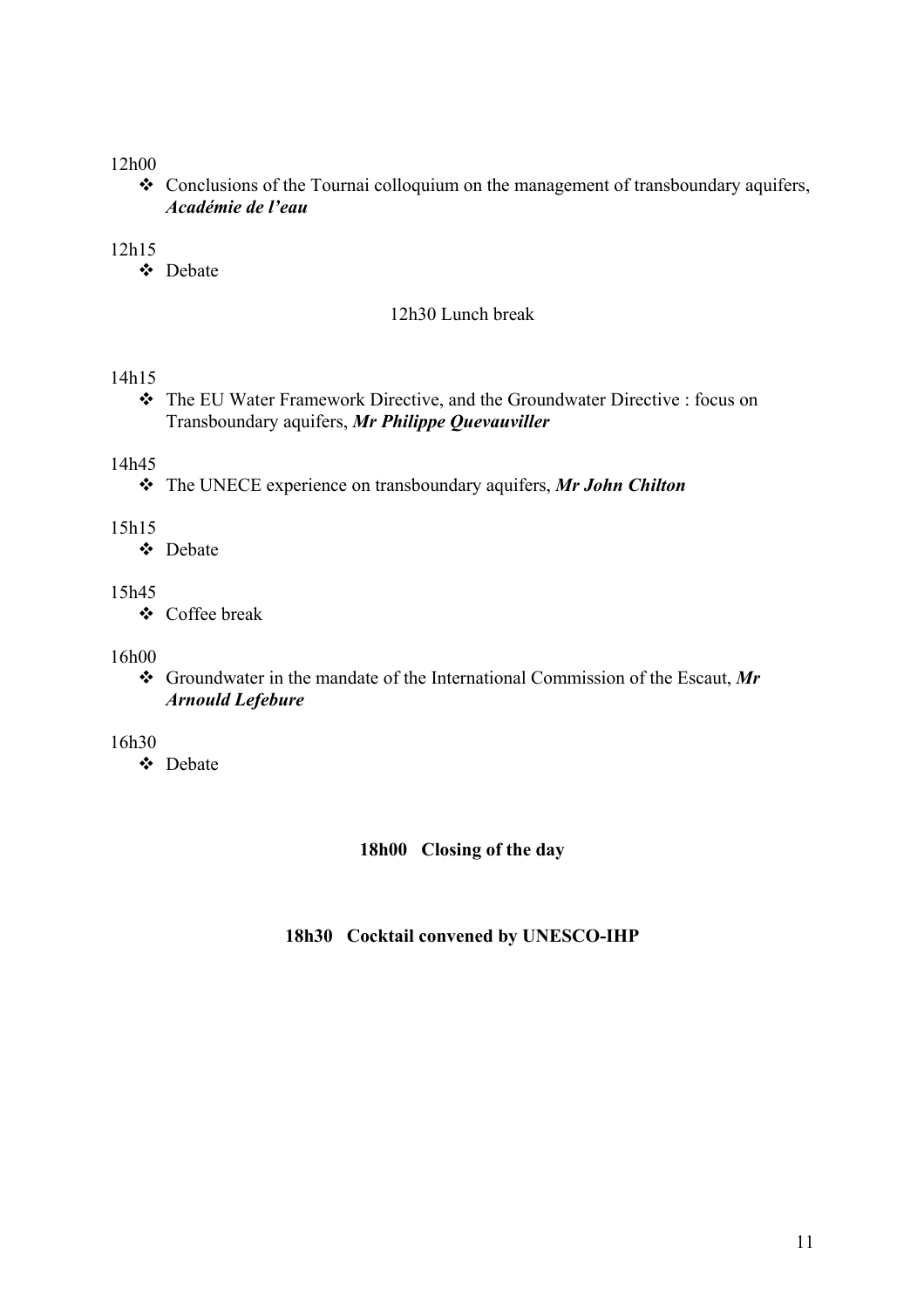### *Wednesday 30 May 2007*  **Room XV**

09h30

Transboundary aquifers in Hungary, *Ms Eszter Havasné Szilágyi*

09h50

 The carboniferous limestone aquifer system between France, Flandres and Wallonia, *Mr Philippe Meus* 

### 10h10

Lake Pepsei transboundary aquifer system, *Mr Didier Pennequin*

11h15

Coffee break

11h30

Debate

#### 11h45

General conclusions and wrap-up,

### **12h30 Closing of the meeting**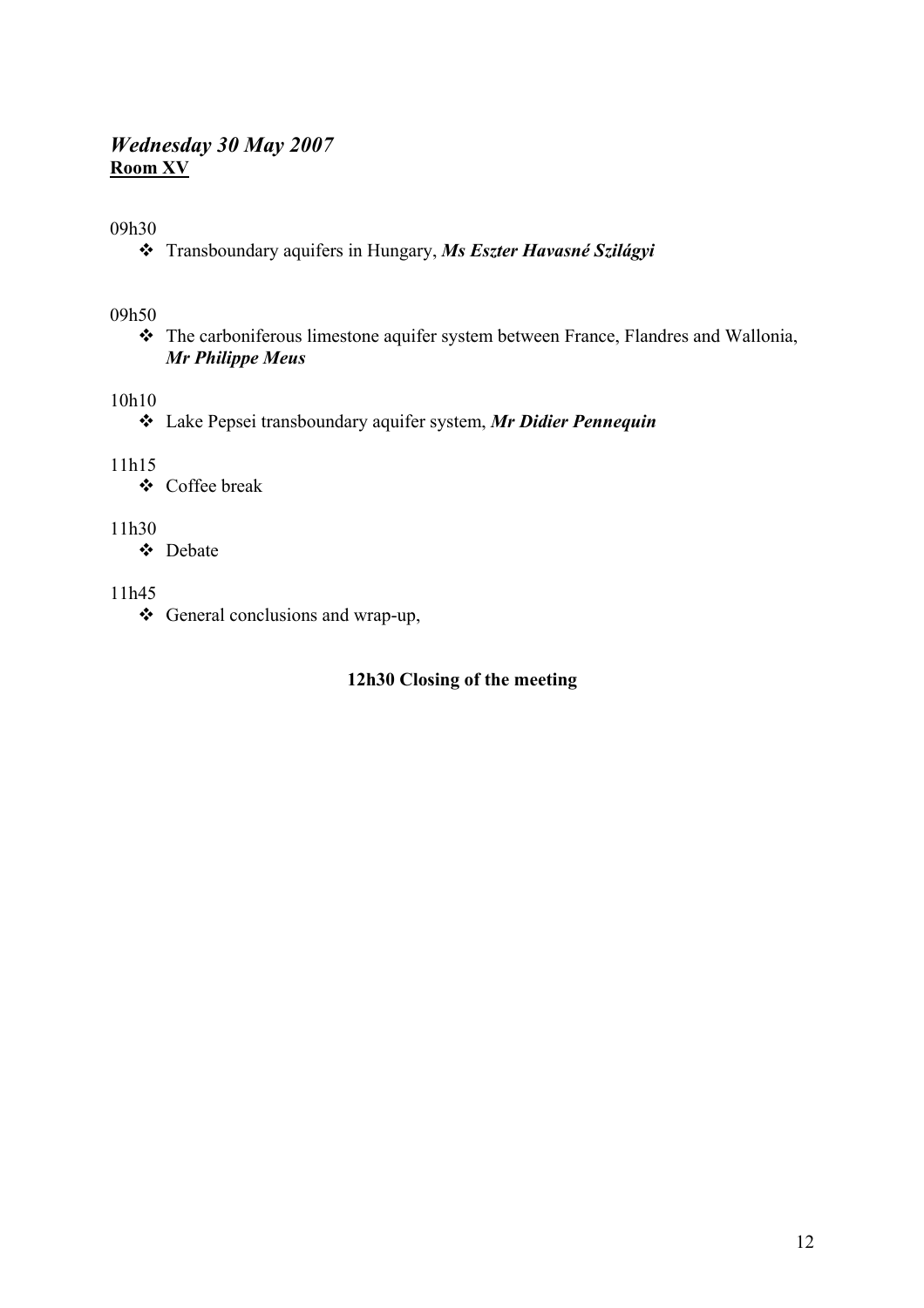*Annex 2* 







## **Workshop on Transboundary aquifers List of participants**

**UNESCO Headquarters, 1 rue Miollis 75015 Paris, Room XVI, 29-30 May 2007** 

#### **Invited Experts**

Mr Michel Buisson Lille Métropole Communauté Urbaine Direction de l'Eau et de l'Assainissement 32, boulevard Carnot 59 000 Lille France Tel : 03.20.21.66.45 mbuisson@cudl-lille.fr

Mr Antonio Chambel University of Evora, Departm. of Geosciences, Apartado 94, 7002-554 Evora, Portugal Tel.: +351 266745301 Fax: +351 266745397 achambel1@gmail.com

Mr Jean-Antoine FABY Office International de l'Eau 15 rue Edouard Chamberland 87000 Limoges Tel 05 55 11 47 47 Fax 05 55 11 47 48 ja.faby@oieau.fr

Mr Stefano Burchi  $FAO$ Via delle Terme di Caracalla, 00100 Rome, Italy Tel: 0039-06 5705 3959 Fax: 0039-06 5705 4408 stefano.burchi@fao.org

Mr John Chilton British Geological Survey Maclean Building Crowmarsh Gifford Wallingford, OX 10 8BB United Kingdom Tel : 44 1491 692284 Fax: 44 1491 692345 pjch@bgs.ac.uk

Mr Jean Fried 11 rue Cimarosa 75116 Paris France Tel : 01 42 52 48 98 / US: 001 714 641 9335 Jean\_Fried@umit.maine.edu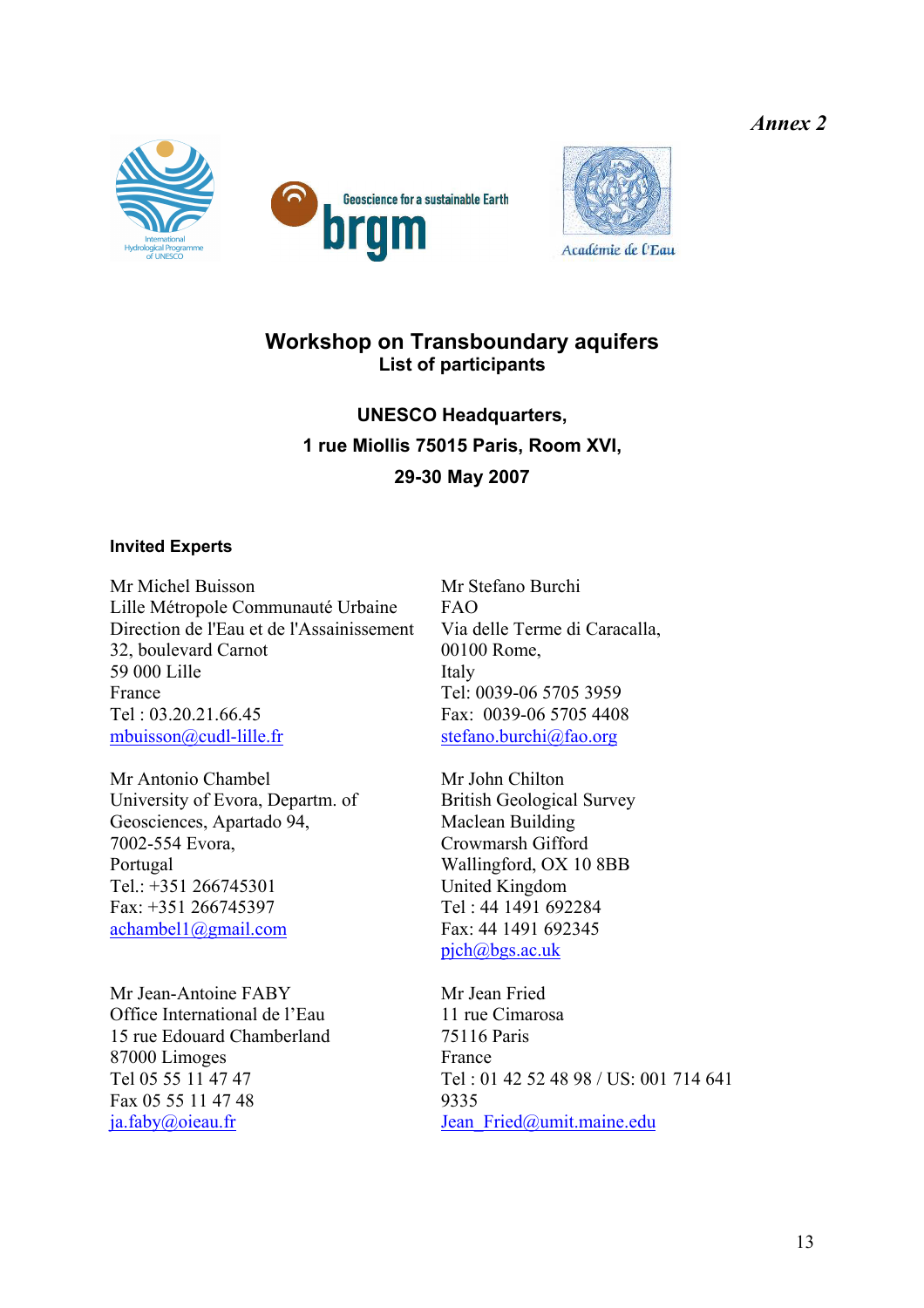Mr Jacques Ganoulis Hydraulics Laboratory Civil Engineering Department Aristotle University of Thessaloniki 54 124 Thessaloniki, **Greece** Tel: +30-2310-99.56.82 Fax:  $+30-2310-99.56.81$ iganouli@civil.auth.gr

Ms. Eszter Havasne Szilágyi Ministry of Environment and Water H-1011 Budapest Fő u. 44-50 Hungary Tel:  $+36$  1 457-3428 Fax:  $+36$  1 201-4008 havasne@mail.kvvm.hu

Mr. Ralf Klingbeil International Cooperation Policy Advice Groundwater - Resources and Management BGR Stilleweg 2, D-30655 Hanover, Germany Tel +49 228 535-3705 +49 1888 535-3705 Fax +49 1888 10 535-3705 r.klingbeil@bgr.de

Mr Neno Kukuric IGRAC TNO Princetonlaan 6 PO Box 80015 3508 TA Utrecht The Netherlands n.kukuric@nitg.tno.nl

Mr Juan Grima Instituto Geológico y Minero de España (IGME) Cirilo Amoros, 42 46004 Valencia Spain Tel: +34963943474 Fax: +34963944436 j.grima@igme.es

Mr Pierre Hubert Secretary-General IAHS Ecole des Mines de Paris 35 rue St Honoré, 77305 Fontainebleau France Tel:  $+ 33(0) 164694740$ Fax: +33 (0) 1 64 69 47 03 pierre.hubert@ensmp.fr

Mr Mateus Kowalski Legal Adviser Ministry of Foreign Affairs of the Portuguese Republic Largo do Rilvas 1399-030 Lisboa Portugal Tel: +351 21 3946 302 mateus.kowalski@sg.mne.gov.pt

Mr René Lefeber Netherlands Ministry of Foreign Affairs International Law Division P.O. Box 20061 2500 EB The Hague The Netherlands Tel: +31(0)703485554 Fax: +31(0)703485128 rene.lefeber@minbuza.nl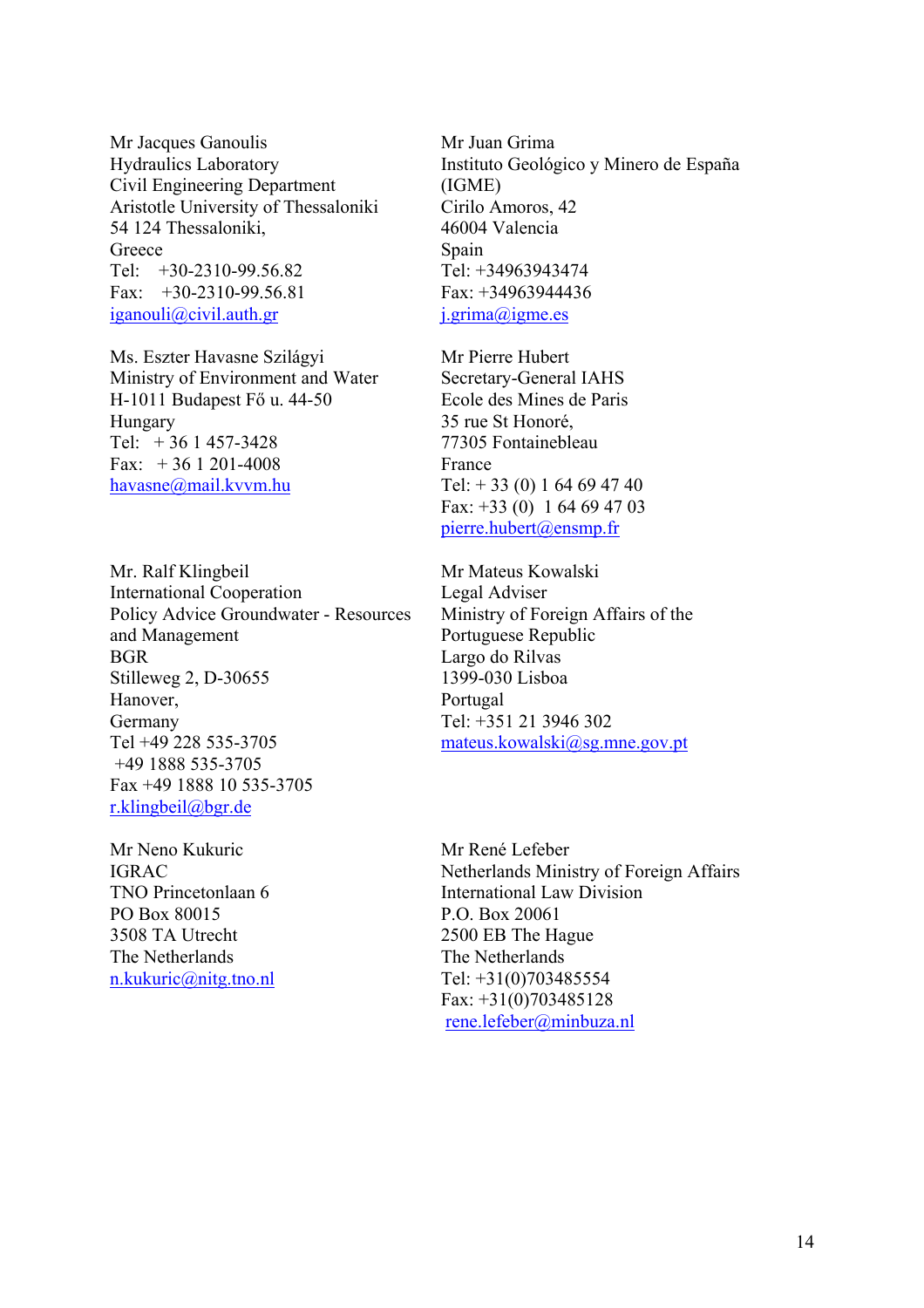Mr Arnould Lefebure Secrétaire Général Commission Internationale de l'Escaut Italiëlei 124 2000 Antwerpen Belgium Tel : 32 3 206 06 80 Fax : 32 3 206 06 81 a.lefebure@isc-cie.com

Mr Philippe Meus DGRNE, Division de l'Eau Direction des Eaux souterraines Avenue Prince de Liège 15 B-5100 Jambes (Namur) France tél: +32 81 33 63 12 fax:  $+3281336322$ p.meus@mrw.wallonie.be

Mr Philippe Quevauviller Commission européenne DG Environnement (BU9 3/142) Rue de la Loi, 200 B-1040 Bruxelles Belguim Fax: +32-2.2968825 Tel:  $+32-2.2963351$ philippe.quevauviller@ec.europa.eu

Mr Jacques Sironneau Ministère de l'écologie et du développement durable Direction de l'eau 20 avenue de Segur 75007 Paris France Tel 33 (0)1 42 19 12 70 Fax 33 (0)1 42 19 13 69 jacques.sironneau@ecologie.gouv.fr Mr Jean Margat 3 avenue C. Guillemin BP 36009 45060 Orléans cedex 2 France Tel : 02 38 64 32 72 Fax 02 38 64 34 46

Mr Antoine Ollivier Sous-direction du droit international public Direction des Affaires juridiques Ministère des Affaires Etrangères 37 quai d'Orsay 75700 Paris cedex SP France Tel : 01 53693612 antoine.ollivier@diplomatie.gouv.fr

Mr Jean-Paul Rivaud Ministère de l'écologie et du développement durable Direction de l'eau Responsable de la mission des affaires internationales et communautaires 20 avenue de Segur 75007 Paris France Tel 33 (0)1 42 19 12 07 Fax 33 (0)1 42 19 13 34 Jean-Paul.RIVAUD@ecologie.gouv.fr

Mr Ali Bin Saad AlTokhais Deputy Minister for Water Affairs Ministry of Water and Electricity Riyadh, Kingdom of Saudi Arabia Tel +96612052734 Fax +96612052735 tkhais@hotmail.com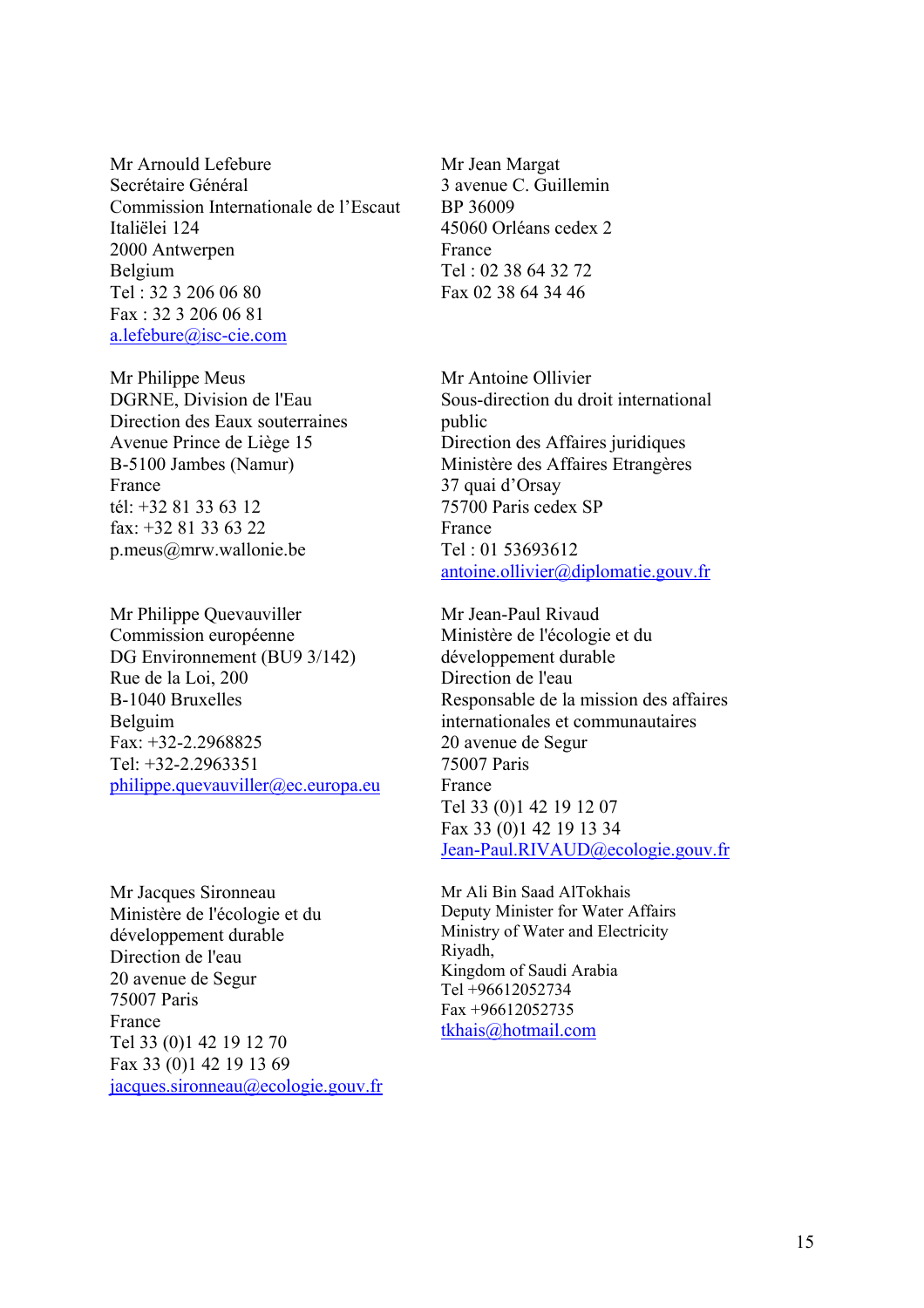Mr Manuel Varela Ministerio de Medio Ambiente Plaza de San Juan de la Cruz 28072 Madrid Spain Tel: 34 91597 5701 Fax: 34 91 597 5923 mvarela@mma.es

#### **UN International Law Commission**

Mr Chusei Yamada Special Rapporteur 3-16-1 Ebisu, Shibuya-ku Tokyo 150-0013 Japan Tel. & Fax : 81-3-3443-7851 Email: chuyama@gakushikai.jp

#### **UNESCO Division of Water Sciences**

Ms Alice Aureli Responsible for the Groundwater Resources activities Secretariat of the International Hydrological Programme UNESCO 1 rue Miollis 75015 Paris France

Tel : 33 1 45 68 39 95 Fax : 33 1 45 68 58 11 a.aureli@unesco.org

Ms Raya Marina Stephan Water Law Specialist Consultant UNESCO 1 rue Miollis 75015 Paris France Tel : 33 1 45684115 r.stephan@unesco.org